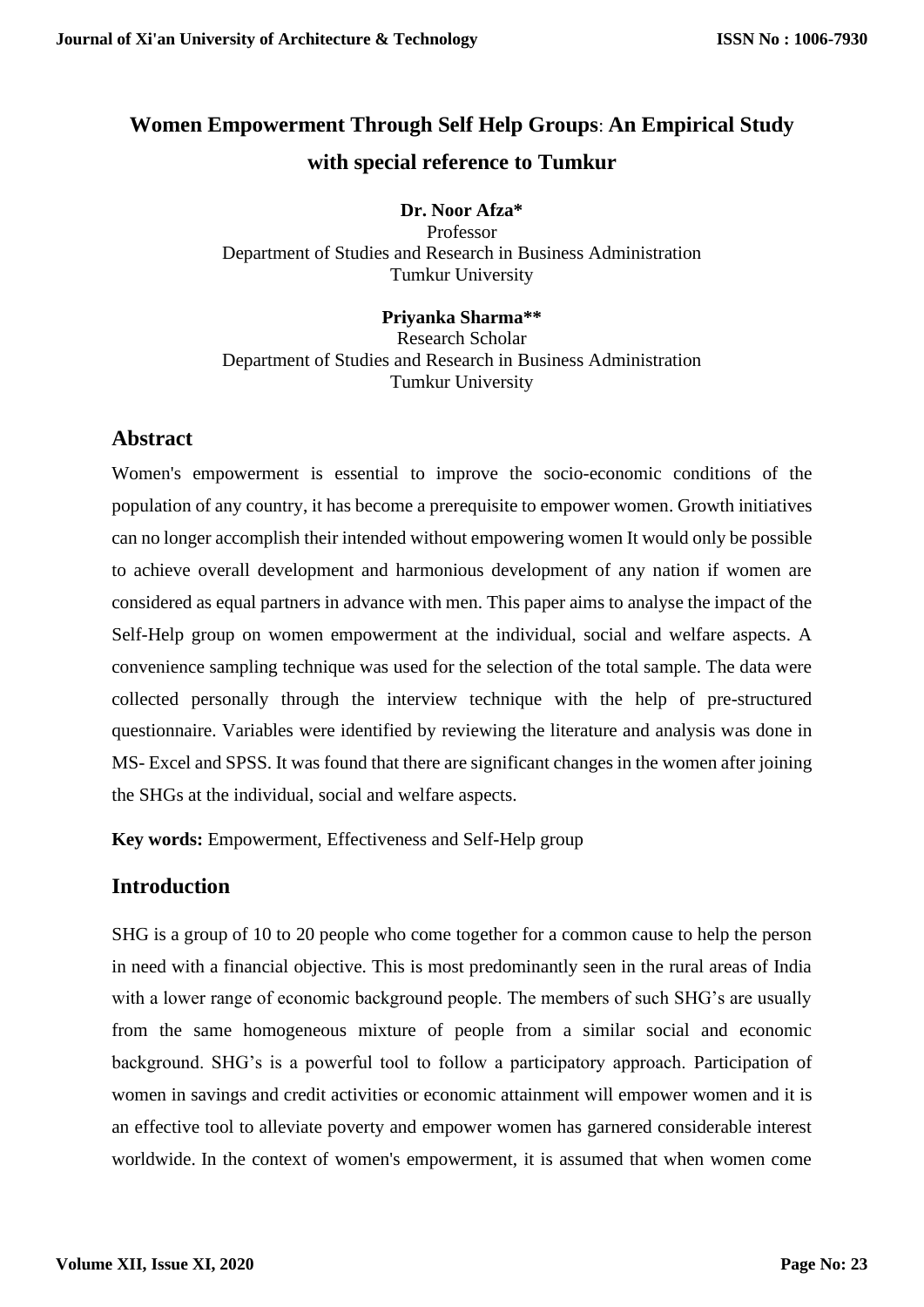together, they find strength and move towards further knowledge and awareness. This process leads to further empowerment. Thus, collective action through self-help groups introduce an element of leadership, reduces risk and external threat, and enables women to overcome the oppression of patriarchy, and to realise their own true potential and achieve total well-being.

### **Review of Literature**

**S Valli Devasena (2019)** has done her study in Kodaikanal region of Tamil Nadu to understand the microfinance impact on empowering women in the facets of decision making. The author has suggested that SHGs formation have evolved to enable a sustainable institution for shaping a healthier lifestyle providing all the necessary support needed in obtaining greater control in their lives.

**Chanchal & Sawarkar (2019)** have considered the region of Chhindwara District in Madhya Pradesh for their research on SHGs performance, its role in socio-economic betterment, social solidarity and women empowerment. They have emphasized the problems and trends of rural women in India. The study concludes that women contain an ability to sustain difficulties, are easily adaptable and have a creative ability.

**Rajeev & Vinodan (2018)** have conducted research on the transformation that the SHGs have made at Andaman and Nicobar Islands of India. They state that several SHGs have been formed in the Islands for empowering women. The investigation conducted concluded that they have helped the women disaster survivors in improving their socio-economic conditions as well as reducing their vulnerabilities by enhancing their quality of survival and life paving way for a better and brighter future.

**Tushar Chaudhari (2017)** has performed a critical analysis of women empowerment by the SHGs. The author considers SHGs as a vital instrument for financial, personal and social women empowerment. Fifty respondents were used for primary data collection in the region of Nagpur district. It was strongly recommended not only financial empowerment should be focused on and that one must also consider social and personal empowerment as well.

**Thirumalesha Babu TR (2017)** is of the opinion that SHGs can be seen as a way for eliminating poverty of India supporting women empowerment. He feels that SHGs are necessary and act as an important agent in re-strengthening and combining of the human race by providing a strong sustainable base at the grass-root level.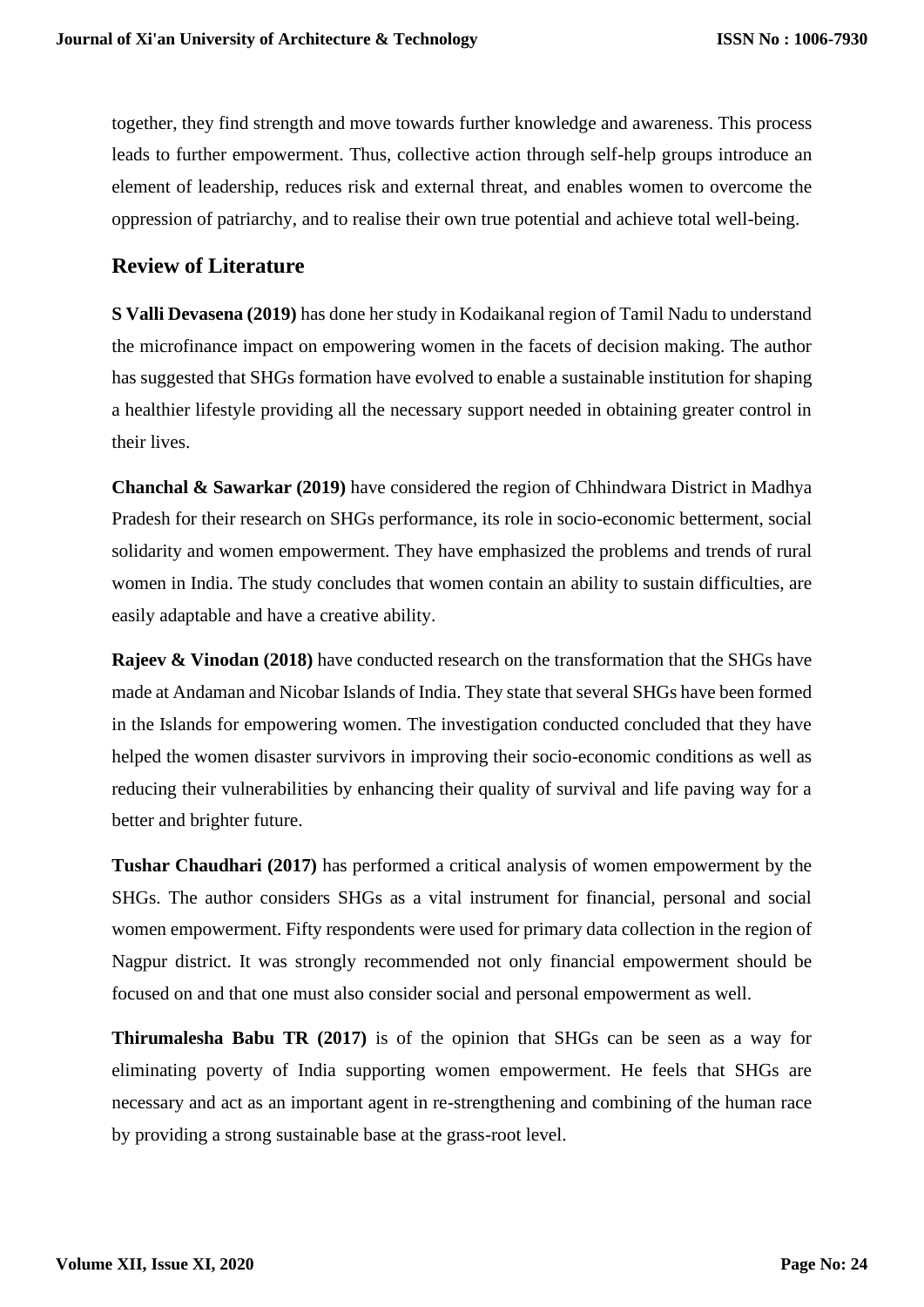**Rajashree & Ashwini (2016)** have performed a study on the micro-financing and its socioeconomic way of empowering women in the region of Pune City. This study concludes that SHG models have resulted in providing exposure to women in financial areas as well as business literacy. Thereby enhancing their skills leading to the socio-economic side of empowerment.

### **Objectives**

The proposed study is intended to carry out the following objectives in view:

- To assess the effectiveness of Self-help groups at the individual level.
- To assess the effectiveness of SHG on social and welfare aspects
- To propose suggestions for the betterment of women's empowerment in SHG.

# 4**. Methodology**

The research design is descriptive in nature and data for the research is collected through the questionnaire method. The sample size for the research is 200 which is collected using a convenience sampling technique from members of the Self-Help group in Tumkur. The data is analysed using SPSS and presented in graphs and tables.

The secondary data have been obtained from various published and unpublished reports of the departments such as Directorate of Economics and Statistics, Department of Panchayat Raj etc.

# **Result and Discussion**

Freedom of individuality is an important building block of women's development need analysis. Women in SHGs needs full freedom for self-development. In order to get this freedom of individuality, women need to take important decisions. Decision making means selecting the best from a number of alternatives. The basic concept of SHG is to enable the members to become independent and self-reliant in all aspects of life to develop and empower the women members. Under decision making criteria, the following four indicators were considered to measure the effectiveness of SHG at the individual level.

- Decision towards business activities
- Decision on Household Expenditure
- Decision for taking loans
- Decision regarding investment of loan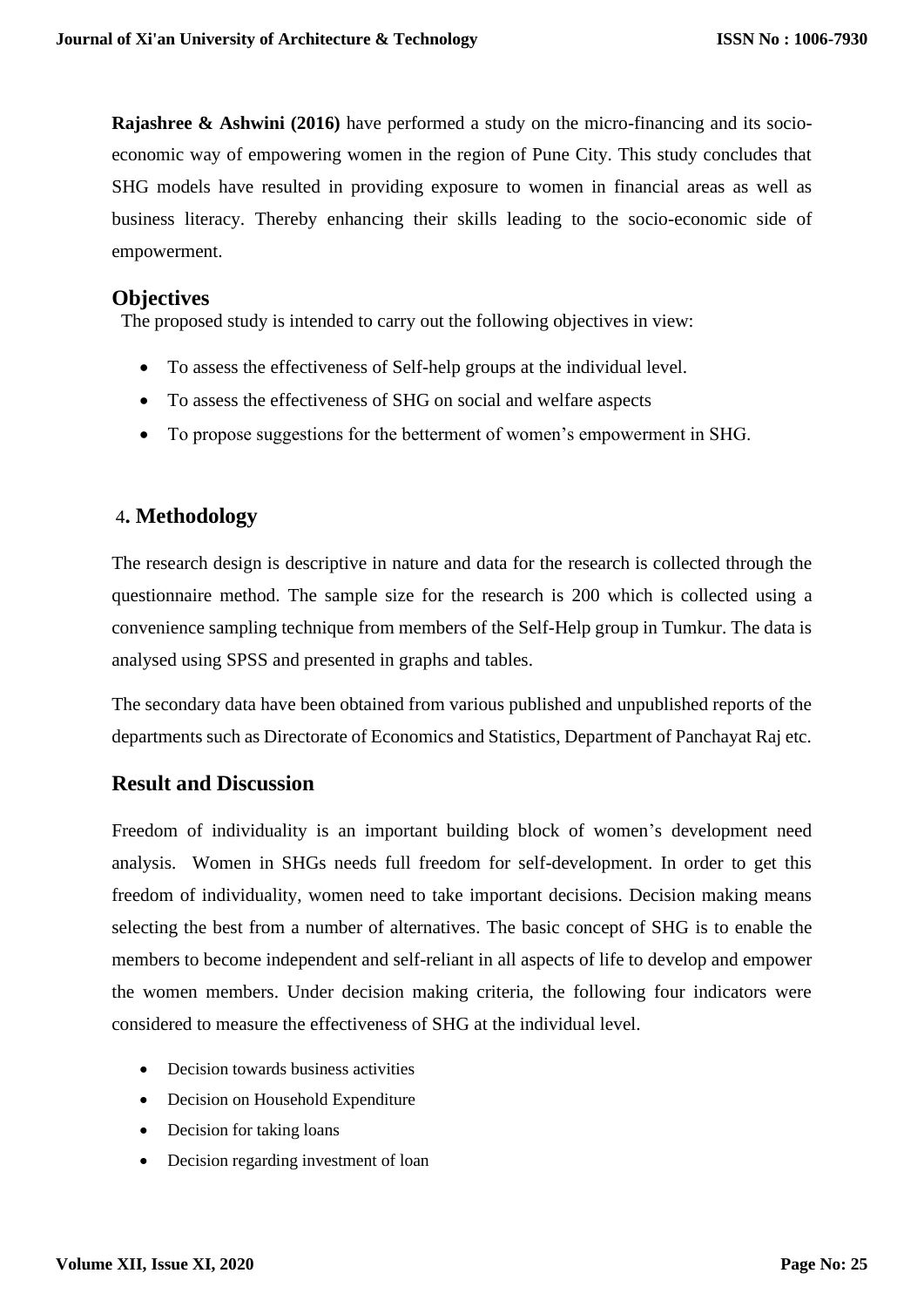| <b>Indicators</b>                  | <b>Decision maker</b> | <b>Before Joining SHG</b> | <b>After</b><br><b>Joining</b> |  |
|------------------------------------|-----------------------|---------------------------|--------------------------------|--|
|                                    |                       |                           | <b>SHG</b>                     |  |
|                                    | Spouse                | 338 / 80.9%               | 175/41.9%                      |  |
| Decision<br>towards                | Self                  | 80 / 19.1%                | 241/57.5%                      |  |
| <b>Business Activities</b>         | Others                | 0/0%                      | 2/0.5%                         |  |
|                                    | Spouse                | 313/74.9%                 | 171/40.9%                      |  |
| Decision on Household              | Self                  | 105/25.1%                 | 247 / 59.1%                    |  |
| Expenditure                        | Others                | 0/0%                      | 0/0%                           |  |
| Decision<br>for<br>taking<br>loans | Spouse                | 260 / 62.2%               | 175/41.9%                      |  |
|                                    | Self                  | 158 / 37.8%               | 243 / 58.1%                    |  |
|                                    | Others                | 0/0%                      | 0/0%                           |  |
| regarding<br>Decision              | Spouse                | 310/74.2%                 | 127 / 30.4%                    |  |
|                                    | Self                  | 108 / 25.8%               | 291/69.6%                      |  |
| Investment of loan                 | Others                | 0/0%                      | 0/0%                           |  |

#### **Table 1: Effectiveness of SHG Individual Level**

On the analysis of the above Table, it shows empowerment of women in taking various decision

**Decision towards business activities:** From the data collected on 'decision towards business activities' indicator as shown in the above table, it was observed that before joining the SHG 80.9% of the respondents were considering their spouse as the decision makers but after joining the SHG it has drastically reduced to 41.9%. Whereas before joining the SHG only 19.1% of the respondents were making decisions on their own but after joining the SHG it has increased to 57.5% followed by the remaining 0.5% of the respondents who started considering others in their family for decision making after joining the SHG's.

**Decision on Household Expenditure:** From the data collected on 'decision for taking loans' indicator as shown in table 4.24, it was observed that before joining the SHG 74.9% of the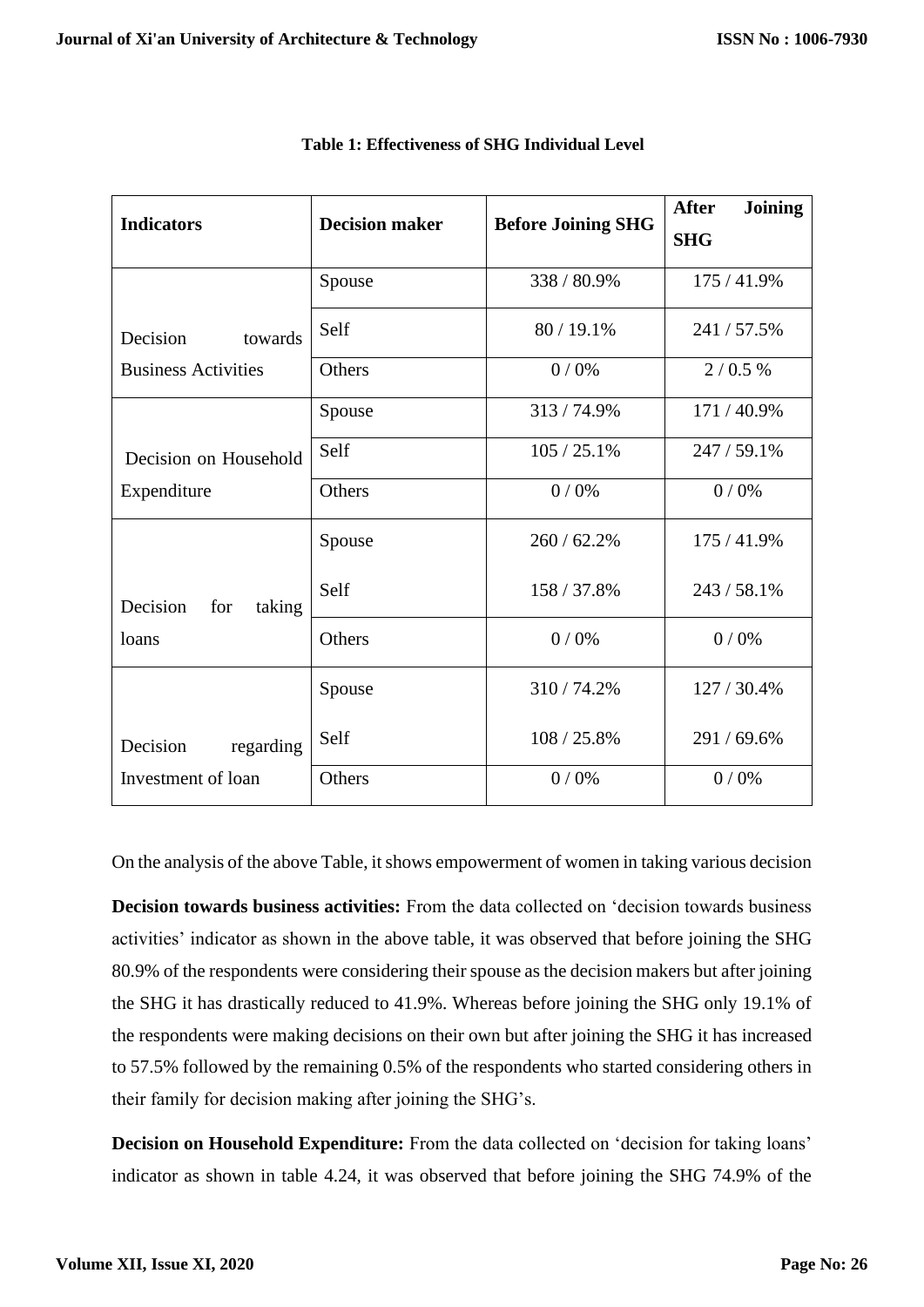respondents were considering their spouse as the decision makers but after joining the SHG it has reduced to 40.9%. Whereas before joining the SHG 25.1% of the respondents were making decisions on their own but after joining the SHG it has predominantly increased to 59.1%. Apart from this, it is evident that none of the respondents consider others in their family for decision making with respect to taking loans before and after joining SHG's.

**Decision for taking loans:** From the data collected on decision regarding 'Decision for taking loans' indicator as shown in the table, it was observed that before joining the SHG 62.2% of the respondents were considering their spouse as the decision makers but after joining the SHG it has reduced to 41.9%. Whereas before joining the SHG 37.8% of the respondents were making decisions on their own but after joining the SHG it has increased to 58.1%. Apart from this, it is evident that none of the respondents consider others in their family for decision making with respect to the investment of loans before and after joining SHG's.

**Decision regarding Investment of loan**: From the data collected on 'Decision regarding the investment of loan' indicator as shown in the above table, it was observed that before joining the SHG 74.2% of the respondents were considering their spouse as the decision makers but after joining the SHG, it has reduced to 30.4%. Whereas before joining the SHG 25.8% of the respondents were making decisions on their own but after joining the SHG it has predominantly increased to 69.6%. Apart from this, it is evident that none of the respondents consider others in their family with respect to this indicator before and after joining SHG's. So, it can be observed that after joining the SHG's, there has been a major shift in the decision making criteria among the respondents in their family from depending on their spouse to depending on themselves and that almost more than half of the respondents have started considering themselves as the decision makers in their family on all indicators. Thus, it can be inferred that women have become more independent in terms of decision making by joining the SHG's.

#### **Effectiveness of SHG on Social and Welfare Aspects**

To measure the effectiveness of SHG's on social aspects, the following eight indicators were considered :

- Maternity
- Birth control practices
- Nourishment
- Childcare
- Registration of birth, death and marriage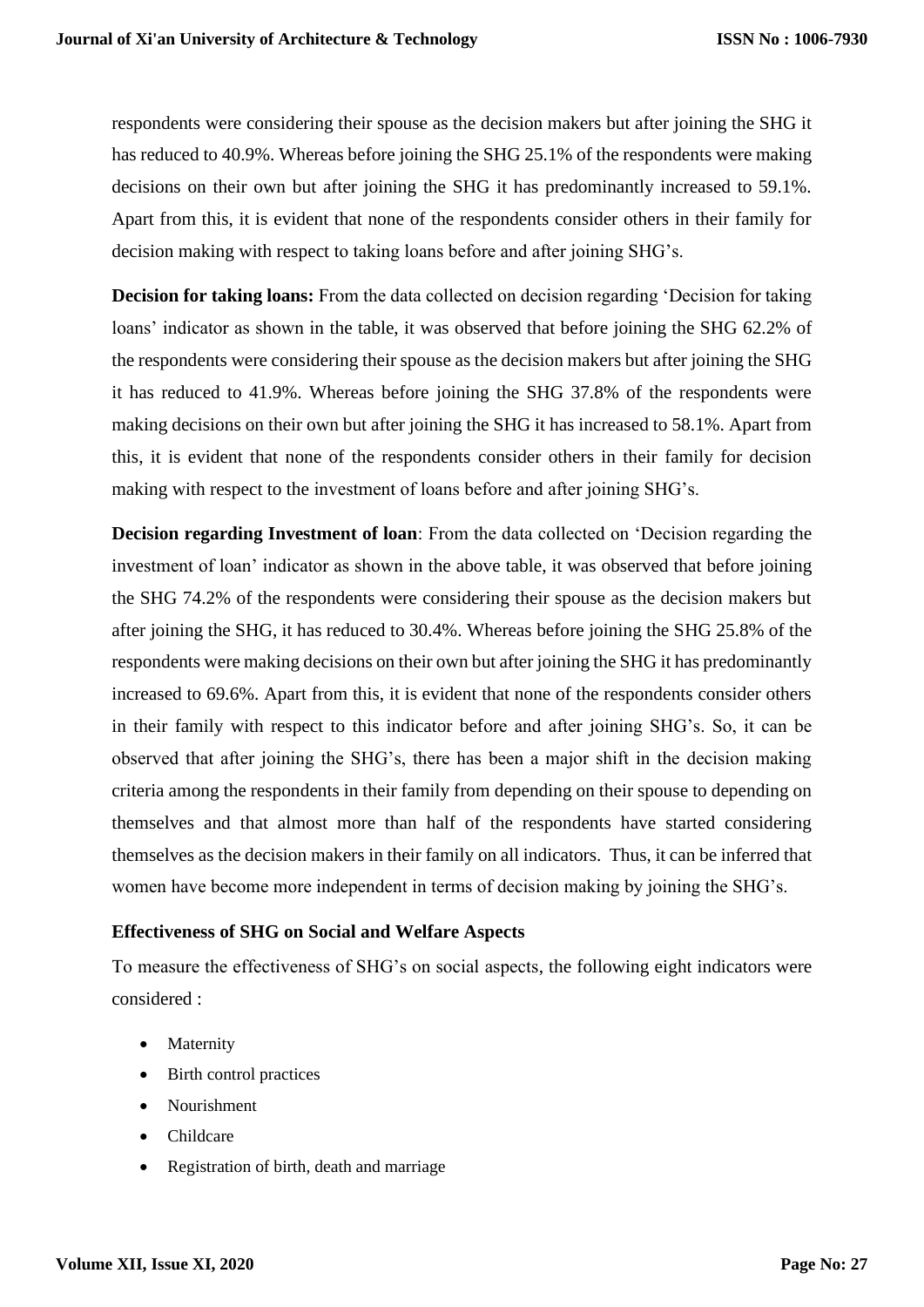- Educating girl
- Attending hospitals/ health centres/ doctors for medical treatment
- Immunization of children in time.

| Table 2: Effectiveness of SHG regarding Health and Family Welfare    |                       |                |                  |                |                                        |                                        |  |  |  |
|----------------------------------------------------------------------|-----------------------|----------------|------------------|----------------|----------------------------------------|----------------------------------------|--|--|--|
| <b>Indicators</b>                                                    | <b>Before [Count]</b> |                | After<br>[Count] |                | <b>Improvem</b><br>ent in<br>awareness | <b>Improvem</b><br>ent in<br>awareness |  |  |  |
|                                                                      | <b>Yes</b>            | N <sub>0</sub> | <b>Yes</b>       | N <sub>0</sub> | [Count]                                | [%]                                    |  |  |  |
| Maternity                                                            | 127                   | 291            | 281              | 137            | 154                                    | 36.84                                  |  |  |  |
| <b>Birth Control Practices</b>                                       | 79                    | 339            | 327              | 91             | 248                                    | 59.33                                  |  |  |  |
| Nourishment                                                          | 188                   | 230            | 357              | 61             | 169                                    | 40.43                                  |  |  |  |
| Childcare                                                            | 128                   | 290            | 383              | 35             | 255                                    | 61                                     |  |  |  |
| Registration of birth, death, marriage.                              | 93                    | 325            | 320              | 98             | 227                                    | 54.3                                   |  |  |  |
| <b>Educating Girl</b>                                                | 109                   | 309            | 348              | 70             | 239                                    | 57.17                                  |  |  |  |
| Attending hospitals/ heath centres/<br>doctors for medical treatment | 129                   | 289            | 333              | 85             | 204                                    | 48.8                                   |  |  |  |
| Immunization of children in time                                     | 194                   | 224            | 322              | 96             | 128                                    | 30.62%                                 |  |  |  |

From the data collected as shown in table 2, it was observed that there has been a 36.84% increase in the awareness of 'maternity 'practices, a huge increase of 59.33% on 'birth control practices', 40.43% increase on 'nourishment', with the greatest increase on 'childcare' forming 61%, 54.30% increase on 'registration of birth, death and marriage', 57.17% increase on 'educating girl', 48.80% increase regarding 'attending hospitals/ health centres/ doctors for medical treatment and finally 30.62% increase on 'immunization of children in time' among respondents after joining the SHG's.

Therefore, it is evident that there has been a huge increase in the awareness of health and family welfare issues on all the indicators among the respondents after joining the SHG's with 30.62% being the least increase on 'immunization of children in time' and 61% being the highest increase in awareness regarding 'childcare'. Hence, it can be concluded that the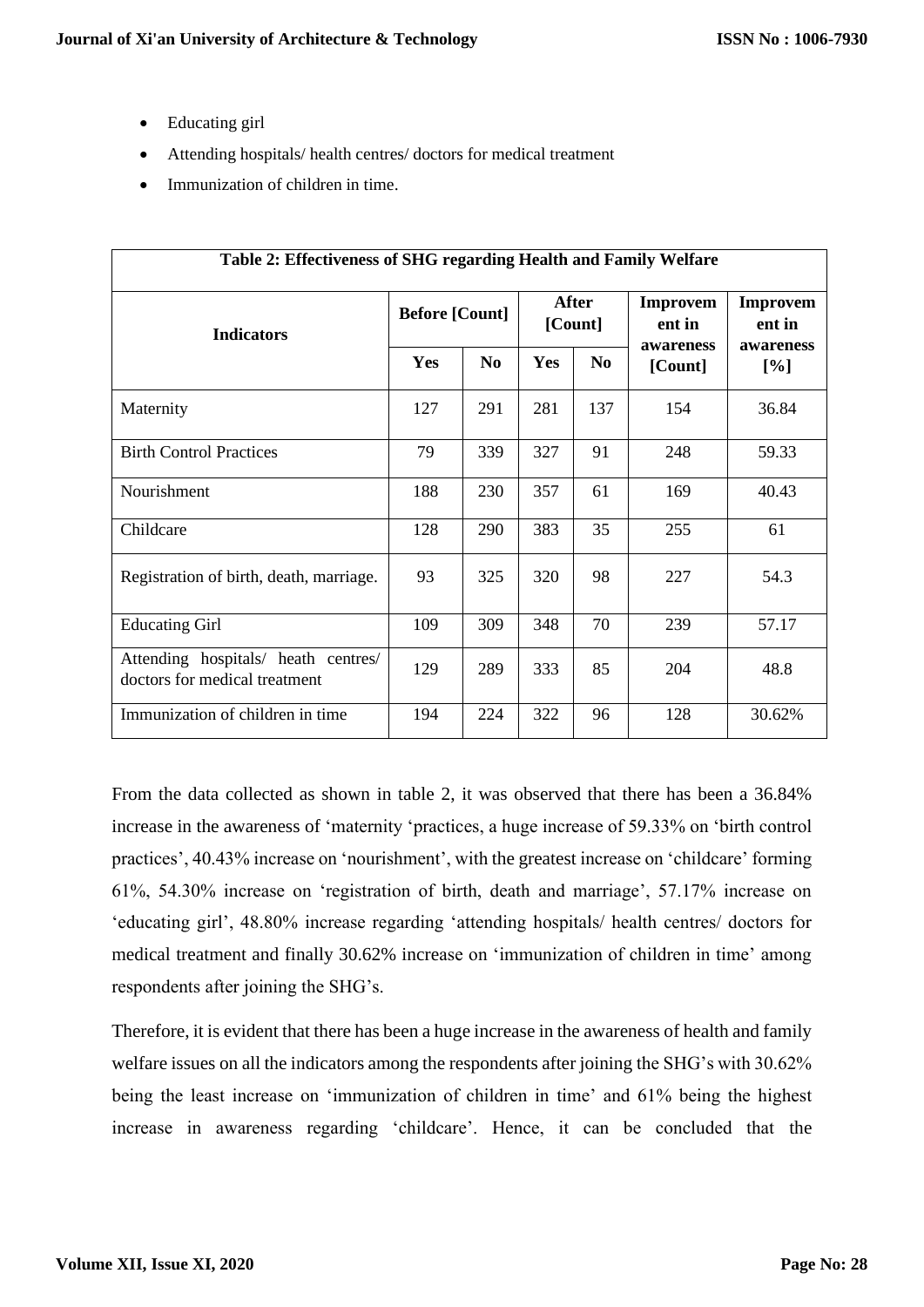implementation and the existence of SHG's have brought a positive impact in the lives of women regarding awareness and usage of health and family welfare practices.

### **Suggestions**

- Non-Government Organizations (NGOs) can play an important role towards empowering women member's of SHGs by providing them basic education, motivational training, and financial help and so on.
- Measures should be taken to attract more and more people, especially the illiterate and the poorest section of the rural people to become members of SHG's
- In order to enhance the thrift of the SHG members attractive savings and insurance schemes can be introduced.
- Most of the members in SHGs are not trained properly in their profession They should be equipped with adequate knowledge before choosing a project or venture. Financial institutions, should support SHG's by selecting the best type of project or plan. Depending on local conditions, availability of raw materials and other factors, they should advise SHGs to select the venture / project / activity.

# **Conclusion**

The participation of women in SHGs has enriched their income, savings, and empowerment. SHG provides an opportunity to improve the financial status of its members leading to increased social and economic status in the society. It acts as a basis for moral strength. And enables the availability of loans for beneficiary purposes. It induces the habit of savings and usage of banking facilities made available to them by the government and institutions and provides a level of economic prosperity and status. Allow and develop better decision-making capability of women by providing better societal and career awareness. Motivate them to create and develop a brighter future for them and their family. elf Help Group scheme is one of the significant schemes through which empowerment of women, in terms of better leadership, decision making, utility, and skill up -gradation

# **References**

1. Agrawal, M. (2017). Role of Self Help Groups in Empowering Rural Women in India. *Int'l Conf. on Law, Education, Business and Corporate Social Responsibilities*